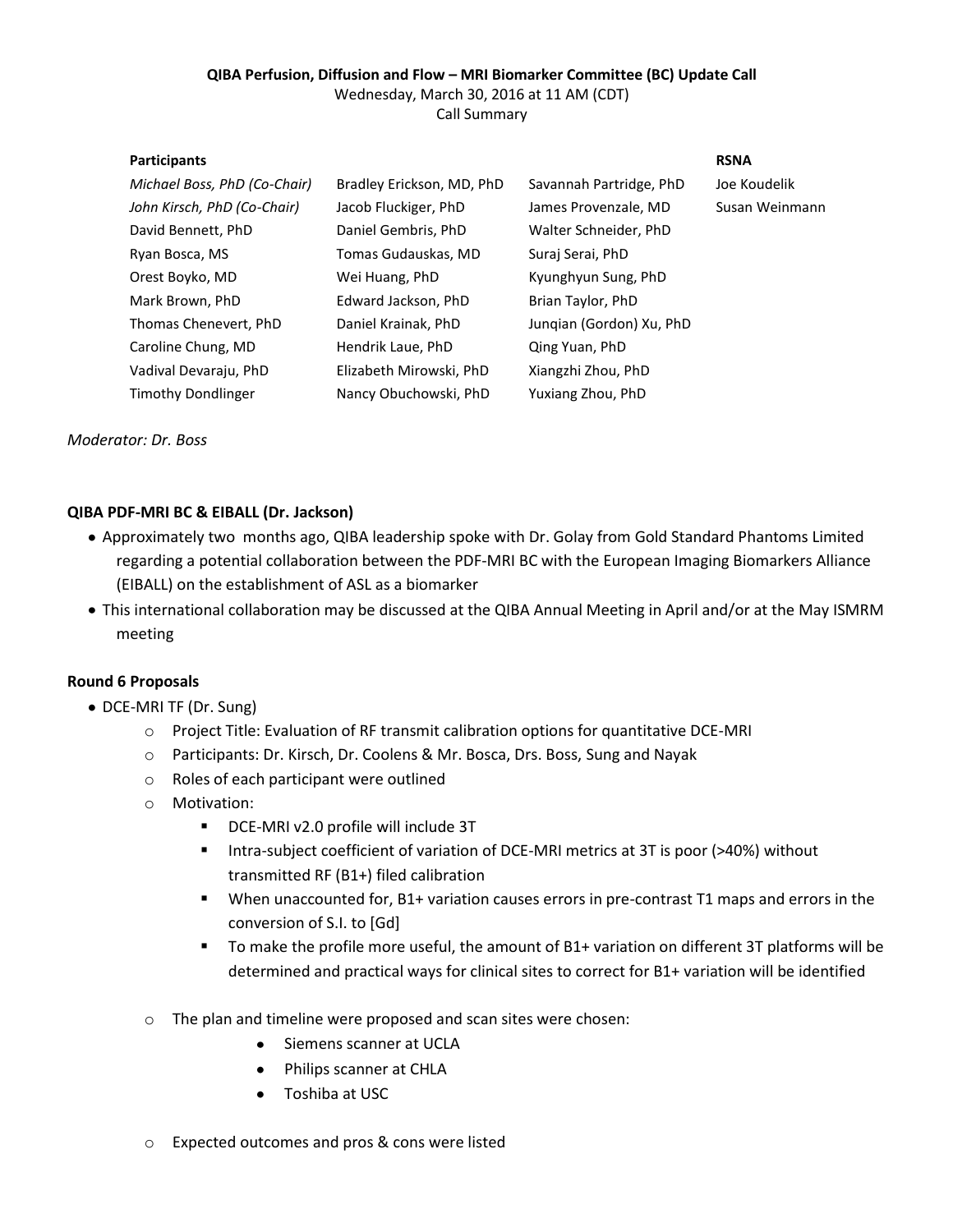- o Concern was raised regarding temperature control
	- **There was discussion on temperature dependence**
	- It is possible to monitor temperature
	- **FIOW-related phenomena can cause errors in estimations**
- Literature Search (Dr. Laue)
	- o Project Title: Reproducible literature search for quantitative biomarkers on the example of DCE and DSC-MRI
	- o Participants/contributors: Drs. Wu (Harvard Medical School), Chung (MD Anderson), Shiroishi (University of Southern California) and Laue (Fraunhofer MEVIS)
	- o DCE Profile and Claims depend on literature review findings
	- o While it is important to find all relevant publications, there is a need for an efficient process to refine search results
	- o Best practices for 'quantitative' literature review need to be defined
	- o Because literature review best practices may be applied within any QIBA group, this will be submitted as a cross-modality proposal
	- o It was suggested that PIs on this project reach out to other cross-modality project leaders (e.g., Dr Barboriak) for input
	- o A statistician will be consulted (Dr. Obuchowski offered her assistance)
	- o Extensive literature searches have been conducted by both the DCE and DSC TFs
		- **Two different strategies are being used:** 
			- Collaborative spreadsheets (web-based & allows multiple people to edit the same file in real time – ex. Google Sheets)
			- Literature management software (Zotero)
		- Tools and workflows for handling large numbers of publications are being created
		- Software will be developed to manage literature citations, though it is beyond the scope of this project proposal
	- o Objectives:
		- **EXECOMPLEE COMPTED COMPTED SYSTEMATIC LITERATION** Complete comprehensive, systematic literature searches
		- **Develop a framework and methodology for reproducible literature searches on quantitative** imaging biomarkers
		- Develop efficient, supportive tools that enable coordinated multi-reviewer activities
	- Deliverables:
		- Prepare and publish results of DSC and DCE literature search
		- **Literature search manuals:** 
			- White paper for quantitative search
			- Manual for application-based search
			- Manual for spreadsheet-based approach
			- Checklist for future searches  $\bullet$
		- Development of collaborative tools:
			- Convert spreadsheet to database
			- Convert database to spreadsheet